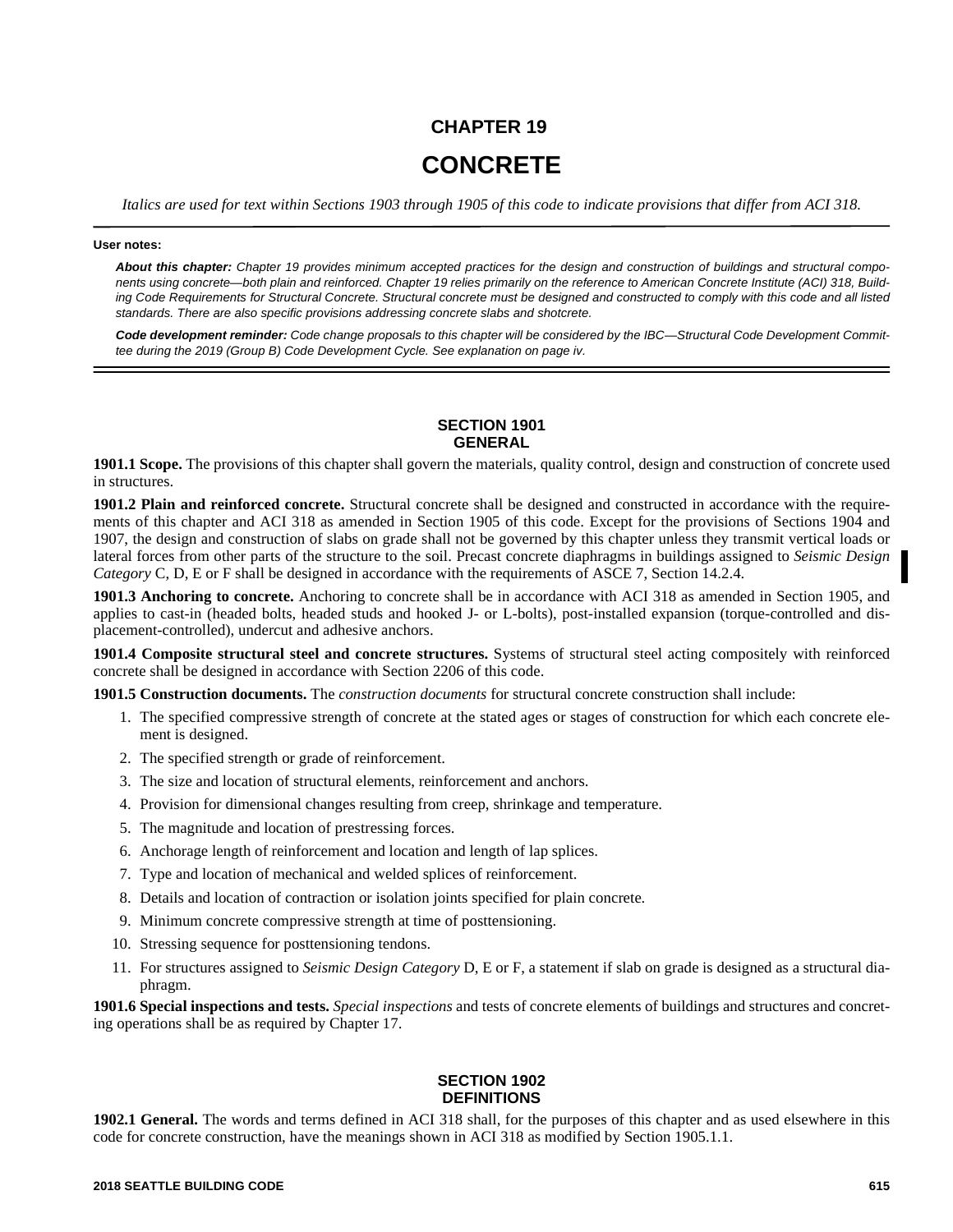## **SECTION 1903 SPECIFICATIONS FOR TESTS AND MATERIALS**

**1903.1 General.** Materials used to produce concrete, concrete itself and testing thereof shall comply with the applicable standards listed in ACI 318.

*Exception: The following standards as referenced in Chapter 35 shall be permitted to be used.*

- *1. ASTM C150*
- *2. ASTM C595*
- *3. ASTM C1157*

**1903.2 Special inspections.** *Where required, special inspections and tests shall be in accordance with Chapter 17.*

**1903.3 Glass fiber-reinforced concrete.** *Glass fiber-reinforced concrete (GFRC) and the materials used in such concrete shall be in accordance with the PCI MNL 128 standard.*

**1903.4 Flat wall insulating concrete form (ICF) systems.** *Insulating concrete form material used for forming flat concrete walls shall conform to ASTM E2634.*

## **SECTION 1904 DURABILITY REQUIREMENTS**

**1904.1 Structural concrete.** Structural concrete shall conform to the durability requirements of ACI 318.

*Exception: For Group R-2 and R-3 occupancies not more than three stories above grade plane, the specified compressive strength, f '<sup>c</sup> , for concrete in basement walls, foundation walls, exterior walls and other vertical surfaces exposed to the weather shall be not less than 3,000 psi (20.7 MPa).*

**[S] 1904.2 Nonstructural concrete.** *The registered design professional shall assign nonstructural concrete a freeze-thaw exposure class, as defined in ACI 318, based on the anticipated exposure of nonstructural concrete. Nonstructural concrete shall have* a minimum specified compressive strength, f'<sub>c</sub>, of 2,500 psi (17.2 MPa) for Class F0; 3,000 psi (20.7 MPa) for Class F1; and *3,500 psi (24.1 MPa) for Classes F2 and F3. Nonstructural concrete shall be air entrained in accordance with ACI 318.*

**Code Alternate CA1904.2:** Five-sack 2000 psi (13.8 MPa) and five 1/2-sack 2500 psi (17.2 MPa) concrete mixes shall be deemed to comply with the requirements for 3000 psi (20.7 MPa) concrete in Sections 1904.1 and 1904.2. Air-entrainment is not required for durability purposes. Mixes shall be proportioned to produce a 5-inch or less slump, with a maximum allowable tolerance of 1-inch plus.

## **SECTION 1905 MODIFICATIONS TO ACI 318**

**[S] 1905.1 General.** The text of ACI 318 shall be modified as indicated in Sections 1905.1.1 through ((1905.1.8)) 1905.1.10.

**1905.1.1 ACI 318, Section 2.3.** Modify existing definitions and add the following definitions to ACI 318, Section 2.3.

**DESIGN DISPLACEMENT.** Total lateral displacement expected for the design-basis earthquake, *as specified by Section 12.8.6 of ASCE 7.*

**DETAILED PLAIN CONCRETE STRUCTURAL WALL.** A wall complying with the requirements of Chapter 14, including 14.6.2.

**ORDINARY PRECAST STRUCTURAL WALL.** A precast wall complying with the requirements of Chapters 1 through 13, 15, 16 and 19 through 26.

**ORDINARY REINFORCED CONCRETE STRUCTURAL WALL.** A *cast-in-place* wall complying with the requirements of Chapters 1 through 13, 15, 16 and 19 through 26.

**ORDINARY STRUCTURAL PLAIN CONCRETE WALL.** A wall complying with the requirements of Chapter 14, *excluding 14.6.2*.

**SPECIAL STRUCTURAL WALL.** A cast-in-place or precast wall complying with the requirements of 18.2.4 through 18.2.8, 18.10 and 18.11, as applicable, in addition to the requirements for ordinary reinforced concrete structural walls *or ordinary precast structural walls, as applicable*. *Where ASCE 7 refers to a "special reinforced concrete structural wall," it shall be deemed to mean a "special structural wall."*

**1905.1.2 ACI 318, Section 18.2.1.** Modify ACI 318 Sections 18.2.1.2 and 18.2.1.6 to read as follows:

*18.2.1.2* – *Structures assigned to Seismic Design Category A* shall satisfy requirements of Chapters 1 through 17 and 19 through 26*; Chapter 18 does not apply*. Structures assigned to *Seismic Design Category* B, C, D, E or F shall satisfy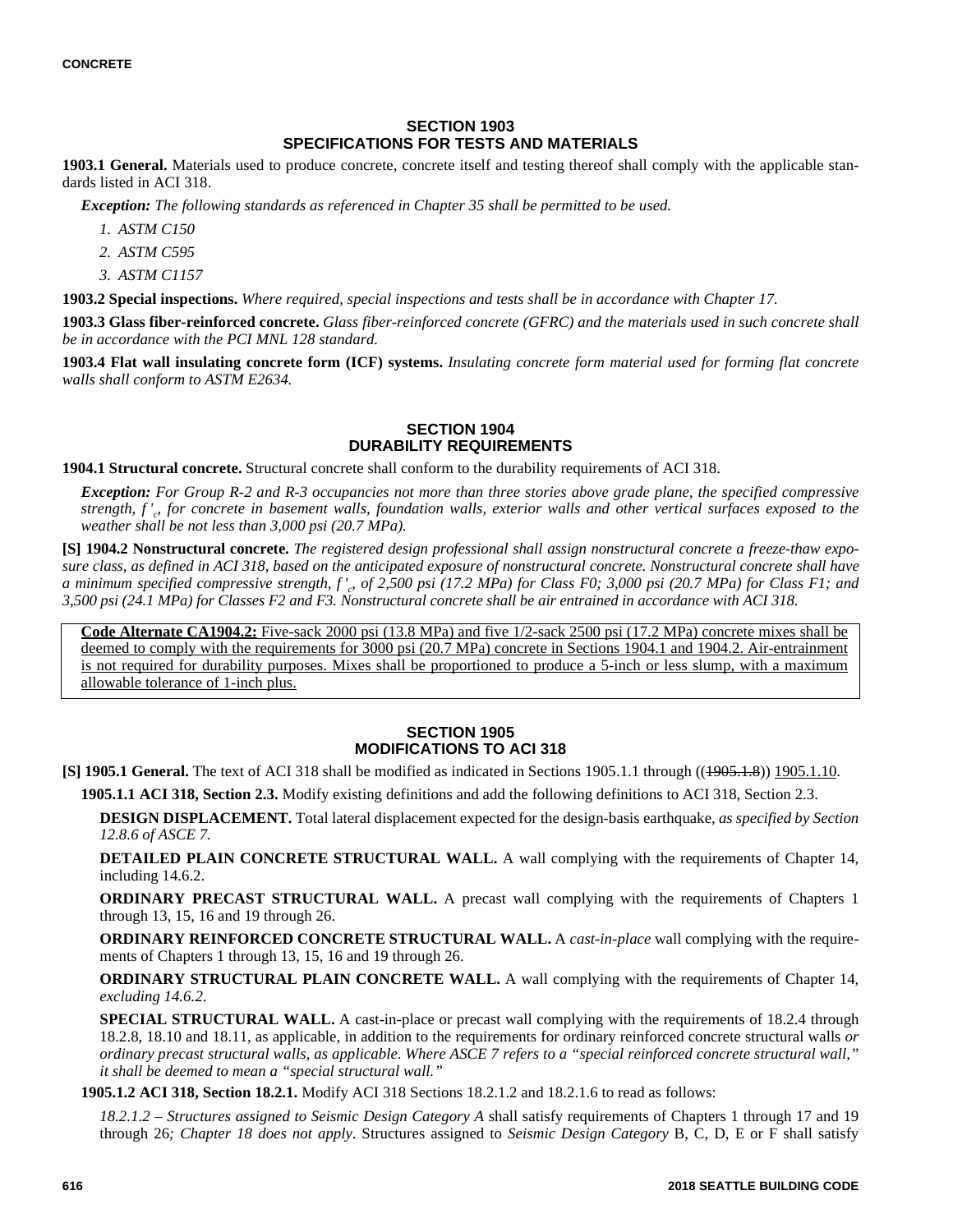18.2.1.3 through 18.2.1.7, as applicable. *Except for structural elements of plain concrete complying with Section 1905.1.7 of the International Building Code, structural elements of plain concrete are prohibited in structures assigned to Seismic Design Category C, D, E or F.*

18.2.1.6 – Structural systems designated as part of the seismic force-resisting system shall be restricted to those *permitted by ASCE 7*. Except for *Seismic Design Category* A, for which Chapter 18 does not apply, the following provisions shall be satisfied for each structural system designated as part of the seismic force-resisting system, regardless of the *seismic design category*:

- (a) Ordinary moment frames shall satisfy 18.3.
- (b) Ordinary reinforced concrete structural walls *and ordinary precast structural walls* need not satisfy any provisions in Chapter 18.
- (c) Intermediate moment frames shall satisfy 18.4.
- (d) Intermediate precast *structural* walls shall satisfy 18.5.
- (e) Special moment frames shall satisfy 18.6 through 18.9.
- (f) Special structural walls shall satisfy 18.10.
- (g) Special structural walls constructed using precast concrete shall satisfy 18.11.

Special moment frames and special structural walls shall also satisfy 18.2.4 through 18.2.8.

**1905.1.3 ACI 318, Section 18.5.** Modify ACI 318, Section 18.5 by adding new Section 18.5.2.2 and renumbering existing Sections 18.5.2.2 and 18.5.2.3 to become 18.5.2.3 and 18.5.2.4, respectively.

*18.5.2.2* – *Connections that are designed to yield shall be capable of maintaining 80 percent of their design strength at the deformation induced by the design displacement or shall use Type 2 mechanical splices.*

18.5.2.3 – Elements of the connection that are not designed to yield shall develop at least 1.5 *S<sup>y</sup>* .

18.5.2.4 – In structures assigned to SDC D, E or F, wall piers shall be designed in accordance with 18.10.8 or 18.14 in ACI 318.

**1905.1.4 ACI 318, Section 18.11.** Modify ACI 318, Section 18.11.2.1 to read as follows:

18.11.2.1 – Special structural walls constructed using precast concrete shall satisfy all the requirements of 18.10 *for castin-place special structural walls* in addition to 18.5.2.

**1905.1.5 ACI 318, Section 18.13.1.1.** Modify ACI 318, Section 18.13.1.1 to read as follows:

18.13.1.1 – Foundations resisting earthquake-induced forces or transferring earthquake-induced forces between a structure and ground shall comply with the requirements of 18.13 and other applicable provisions of ACI 318 *unless modified by Chapter 18 of the International Building Code.*

**1905.1.6 ACI 318, Section 14.6.** Modify ACI 318, Section 14.6 by adding new Section 14.6.2 to read as follows:

*14.6.2* – *Detailed plain concrete structural walls.*

*14.6.2.1* – *Detailed plain concrete structural walls are walls conforming to the requirements of ordinary structural plain concrete walls and 14.6.2.2.*

*14.6.2.2* – *Reinforcement shall be provided as follows:*

- (a) Vertical reinforcement of at least  $0.20$  square inch  $(129 \text{ mm}^2)$  in cross-sectional area shall be provided continuously from support to support at each corner, at each side of each opening and at the ends of walls. The continuous vertical bar required beside an opening is permitted to substitute for one of the two No. 5 bars required by 14.6.1.
- *(b) Horizontal reinforcement at least 0.20 square inch (129 mm<sup>2</sup> ) in cross-sectional area shall be provided:*
	- *1. Continuously at structurally connected roof and floor levels and at the top of walls.*
	- *2. At the bottom of load-bearing walls or in the top of foundations where doweled to the wall.*

*3. At a maximum spacing of 120 inches (3048 mm).*

*Reinforcement at the top and bottom of openings, where used in determining the maximum spacing specified in Item 3 above, shall be continuous in the wall.*

**1905.1.7 ACI 318, Section 14.1.4.** Delete ACI 318, Section 14.1.4 and replace with the following:

*14.1.4 – Plain concrete in structures assigned to Seismic Design Category C, D, E or F.*

*14.1.4.1 – Structures assigned to Seismic Design Category C, D, E or F shall not have elements of structural plain concrete, except as follows:*

*(a) Structural plain concrete basement, foundation or other walls below the base as defined in ASCE 7 are permitted in detached one- and two-family dwellings three stories or less in height constructed with stud-bearing walls. In*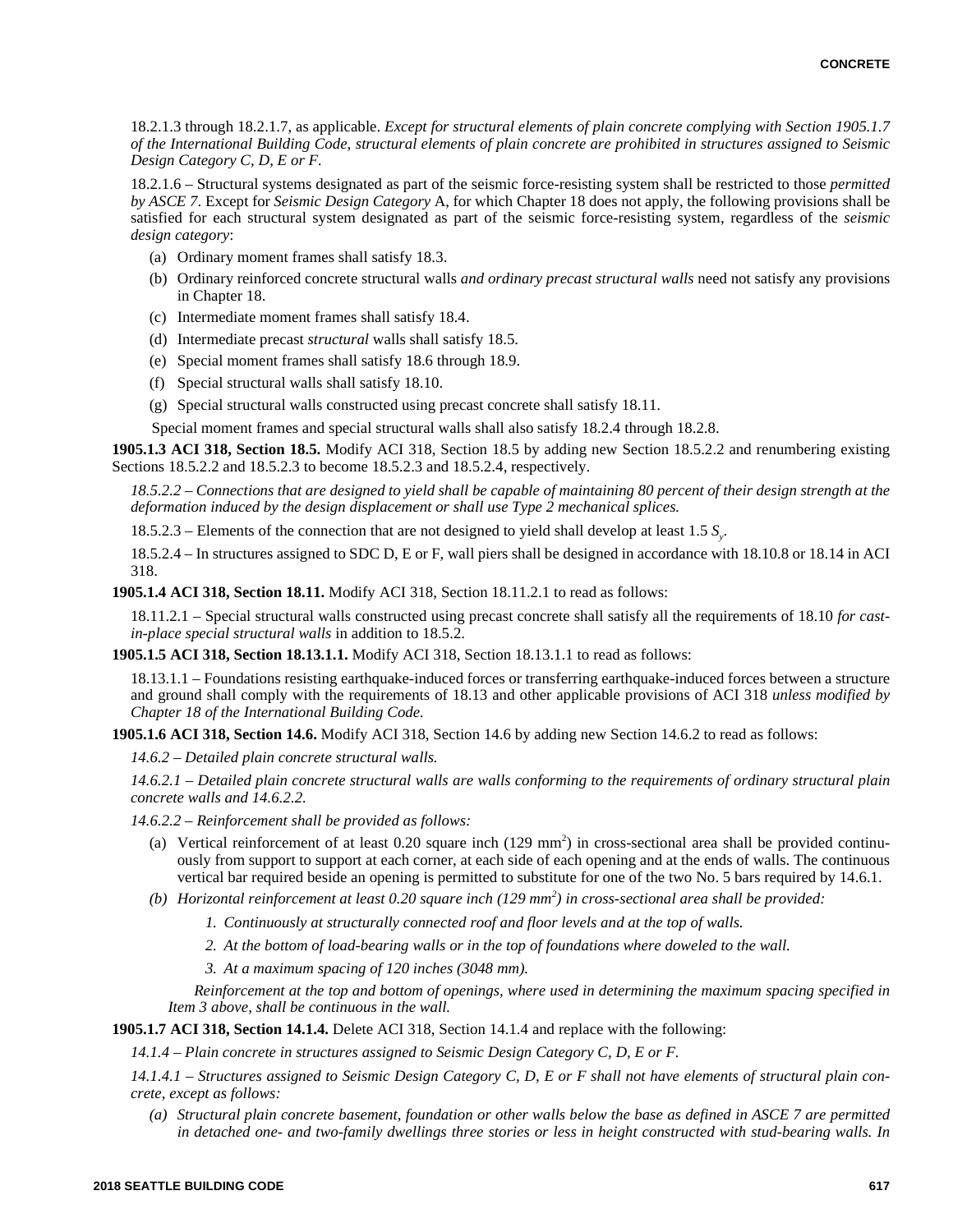*dwellings assigned to Seismic Design Category D or E, the height of the wall shall not exceed 8 feet (2438 mm), the thickness shall be not less than 7-1/2 inches (190 mm), and the wall shall retain no more than 4 feet (1219 mm) of unbalanced fill. Walls shall have reinforcement in accordance with 14.6.1.*

*(b) Isolated footings of plain concrete supporting pedestals or columns are permitted, provided the projection of the footing beyond the face of the supported member does not exceed the footing thickness.*

*Exception: In detached one- and two-family dwellings three stories or less in height, the projection of the footing beyond the face of the supported member is permitted to exceed the footing thickness.*

*(c) Plain concrete footings supporting walls are permitted, provided the footings have at least two continuous longitudinal reinforcing bars. Bars shall not be smaller than No. 4 and shall have a total area of not less than 0.002 times the gross cross-sectional area of the footing. For footings that exceed 8 inches (203 mm) in thickness, a minimum of one bar shall be provided at the top and bottom of the footing. Continuity of reinforcement shall be provided at corners and intersections.*

*Exceptions:*

- *1. In Seismic Design Categories A, B and C, detached one- and two-family dwellings three stories or less in height constructed with stud-bearing walls are permitted to have plain concrete footings without longitudinal reinforcement.*
- *2. For foundation systems consisting of a plain concrete footing and a plain concrete stemwall, a minimum of one bar shall be provided at the top of the stemwall and at the bottom of the footing.*
- *3. Where a slab on ground is cast monolithically with the footing, one No. 5 bar is permitted to be located at either the top of the slab or bottom of the footing.*

**1905.1.8 ACI 318, Section 17.2.3.** Modify ACI 318 Sections 17.2.3.4.2, 17.2.3.4.3(d) and 17.2.3.5.2 to read as fol-lows:

17.2.3.4.2 – Where the tensile component of the strength-level earthquake force applied to anchors exceeds 20 percent of the total factored anchor tensile force associated with the same load combination, anchors and their attachments shall be designed in accordance with 17.2.3.4.3. The anchor design tensile strength shall be determined in accordance with 17.2.3.4.4.

*Exception: Anchors designed to resist wall out-of-plane forces with design strengths equal to or greater than the force determined in accordance with ASCE 7 Equation 12.11-1 or 12.14-10 shall be deemed to satisfy Section 17.2.3.4.3(d).*

17.2.3.4.3(d) – The anchor or group of anchors shall be designed for the maximum tension obtained from design load combinations that include  $E$ , with  $E$  increased by  $\Omega_0$ . The anchor design tensile strength shall *be calculated from 17.2.3.4.4*.

17.2.3.5.2 – Where the shear component of the strength-level earthquake force applied to anchors exceeds 20 percent of the total factored anchor shear force associated with the same load combination, anchors and their attachments shall be designed in accordance with 17.2.3.5.3. The anchor design shear strength for resisting earthquake forces shall be determined in accordance with 17.5.

### *Exceptions:*

- *1. For the calculation of the in-plane shear strength of anchor bolts attaching wood sill plates of bearing or nonbearing walls of light-frame wood structures to foundations or foundation stem walls, the in-plane shear strength in accordance with 17.5.2 and 17.5.3 need not be computed and 17.2.3.5.3 shall be deemed to be satisfied provided all of the following are met:*
	- *1.1. The allowable in-plane shear strength of the anchor is determined in accordance with ANSI/AWC NDS Table 12E for lateral design values parallel to grain.*
	- *1.2. The maximum anchor nominal diameter is 5/8 inch (16 mm).*
	- *1.3. Anchor bolts are embedded into concrete a minimum of 7 inches (178 mm).*
	- *1.4. Anchor bolts are located a minimum of 1-3/4 inches (45 mm) from the edge of the concrete parallel to the length of the wood sill plate.*
	- *1.5. Anchor bolts are located a minimum of 15 anchor diameters from the edge of the concrete perpendicular to the length of the wood sill plate.*
	- *1.6. The sill plate is 2-inch (51 mm) or 3-inch (76 mm) nominal thickness.*
- *2. For the calculation of the in-plane shear strength of anchor bolts attaching cold-formed steel track of bearing or nonbearing walls of light-frame construction to foundations or foundation stem walls, the in-plane shear strength in accordance with 17.5.2 and 17.5.3 need not be computed and 17.2.3.5.3 shall be deemed to be satisfied provided all of the following are met:*
	- *2.1. The maximum anchor nominal diameter is 5/8 inch (16 mm).*
	- *2.2. Anchors are embedded into concrete a minimum of 7 inches (178 mm).*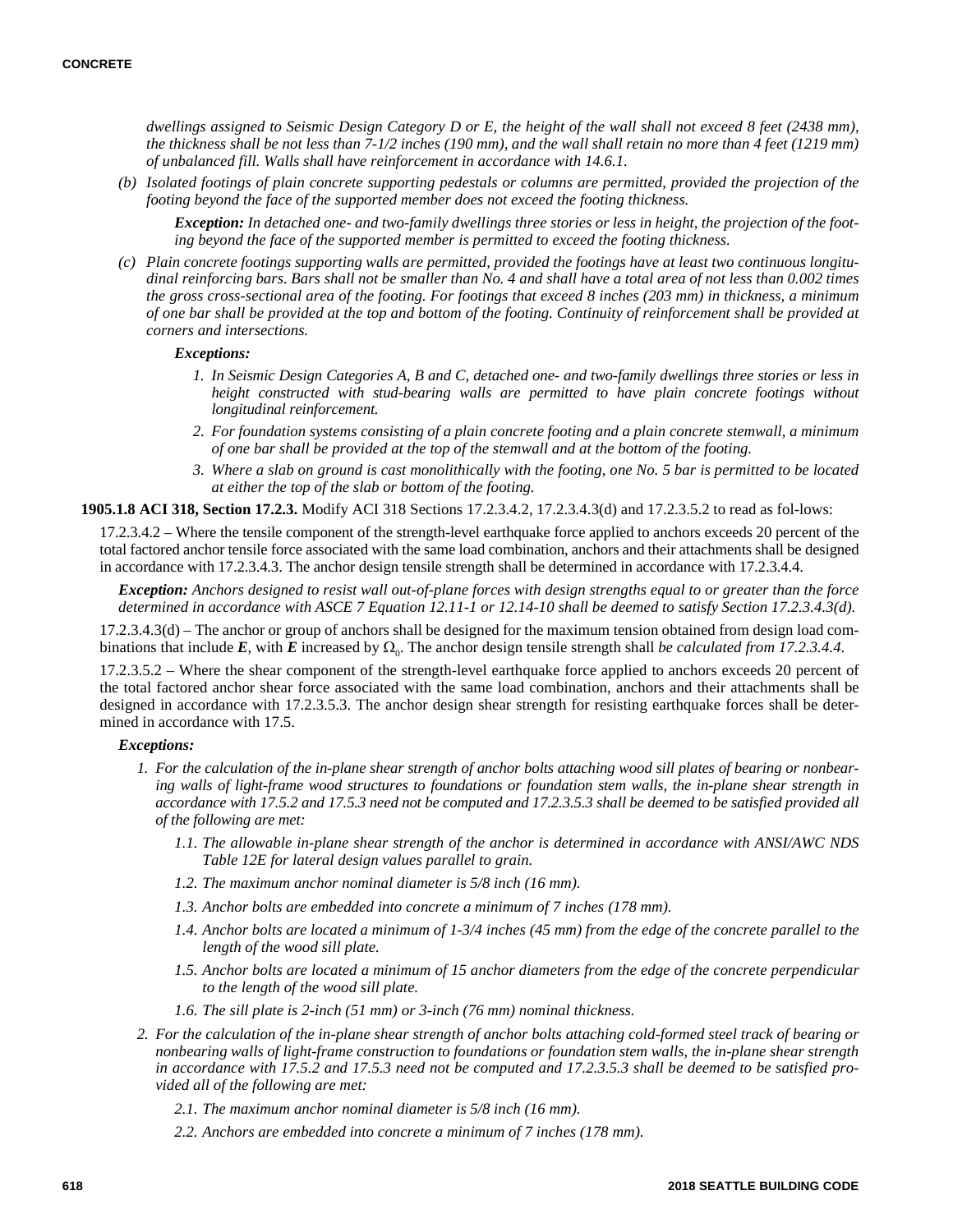- *2.3. Anchors are located a minimum of 1-3/4 inches (45 mm) from the edge of the concrete parallel to the length of the track.*
- *2.4. Anchors are located a minimum of 15 anchor diameters from the edge of the concrete perpendicular to the length of the track.*
- *2.5. The track is 33 to 68 mil (0.84 mm to 1.73 mm) designation thickness.*

*Allowable in-plane shear strength of exempt anchors, parallel to the edge of concrete, shall be permitted to be determined in accordance with AISI S100 Section E3.3.1.*

*3. In light-frame construction bearing or nonbearing walls, shear strength of concrete anchors less than or equal to 1 inch [25 mm] in diameter attaching sill plate or track to foundation or foundation stem wall need not satisfy 17.2.3.5.3(a) through (c) when the design strength of the anchors is determined in accordance with 17.5.2.1(c).*

## **[S] 1905.1.9 ACI 318, Section 19.2.1.2.** Modify ACI 318, Section 19.2.1.2, to read as follows:

19.2.1.2 The specified compressive strength shall be used for proportioning of concrete mixtures in Section 26.4.3 and for testing and acceptance of concrete in Section 26.12.3.

**Exception:** Concrete is permitted to be designed and constructed in accordance with Section 1905.1.10.

**[S] 1905.1.10 ACI 318, Section 26.4.3.** Modify ACI 318, Section 26.4.3 by adding new Section 26.4.3.2 as follows:

Concrete proportioning in accordance with Table 1905.1.10 is permitted to be used for concrete to be made with cements meeting strength requirements for Type I, II, or III of ASTM C 150. Table 1905.1.10 shall not be used to proportion concrete containing lightweight aggregates. If approved by the building official, Table 1905.1.10 is permitted to be used with air-entraining admixtures (conforming to ASTM C260) and/or normal-range water-reducing admixtures (conforming to ASTM C494-11 Standard Specification for Chemical Admixtures for Concrete, Types A, D or E; or C618-12 Standard Specification for Coal Fly Ash and Raw or Calcined Natural Pozzolan for Use in Concrete). For strengths greater than 4000 psi (27.7 MPa), proportions shall be established on the basis of field experience and trial mixtures according to ACI Section 26.4.3.1(b) or by proportioning without field mixtures or trial mixtures according to ACI Section 26.4.4.1(b). When approved by the building official, concrete proportions shall be determined in accordance with the provisions of ACI 318, Section 26.4.3.1(b) or 26.4.4.1(b).

#### **[S] TABLE 1905.1.10 MINIMUM PERMISSIBLE CEMENT CONTENT FOR CONCRETE (Strength Data from Trial Batches or Field Experience are not Available)**

| <b>SPECIFIED 28-DAY COMPRESSIVE</b><br>STRENGTH IN psi $(f'_c)$ | MINIMUM PERMISSIBLE CEMENT CONTENT<br>IN Ib/cu yd | MINIMUM PERMISSIBLE CEMENT CONTENT<br>IN STD. 94-Ib SACKS/cu yd |
|-----------------------------------------------------------------|---------------------------------------------------|-----------------------------------------------------------------|
| 2000                                                            | 423                                               | 4 1/21                                                          |
| 2500                                                            | 470                                               |                                                                 |
| 3000                                                            | 517                                               |                                                                 |
| 1000ª                                                           | 611                                               |                                                                 |

1. Where special inspection is not required under Section 1705, the minimum permissible cement content shall be increased by 1/2 sack per cubic yard of concrete.

2. For strengths above 4000 psi, see Section 1905.1.10.

## **SECTION 1906 STRUCTURAL PLAIN CONCRETE**

**1906.1 Scope.** The design and construction of structural plain concrete, both cast-in-place and precast, shall comply with the minimum requirements of ACI 318, as modified in Section 1905.

**Exception:** For Group R-3 occupancies and buildings of other occupancies less than two stories above grade plane of lightframe construction, the required footing thickness of ACI 318 is permitted to be reduced to 6 inches (152 mm), provided that the footing does not extend more than 4 inches (102 mm) on either side of the supported wall.

## **SECTION 1907 MINIMUM SLAB PROVISIONS**

**1907.1 General.** The thickness of concrete floor slabs supported directly on the ground shall be not less than  $3-1/2$  inches (89) mm). A 6-mil (0.006 inch; 0.15 mm) polyethylene vapor retarder with joints lapped not less than 6 inches (152 mm) shall be placed between the base course or subgrade and the concrete floor slab, or other *approved* equivalent methods or materials shall be used to retard vapor transmission through the floor slab.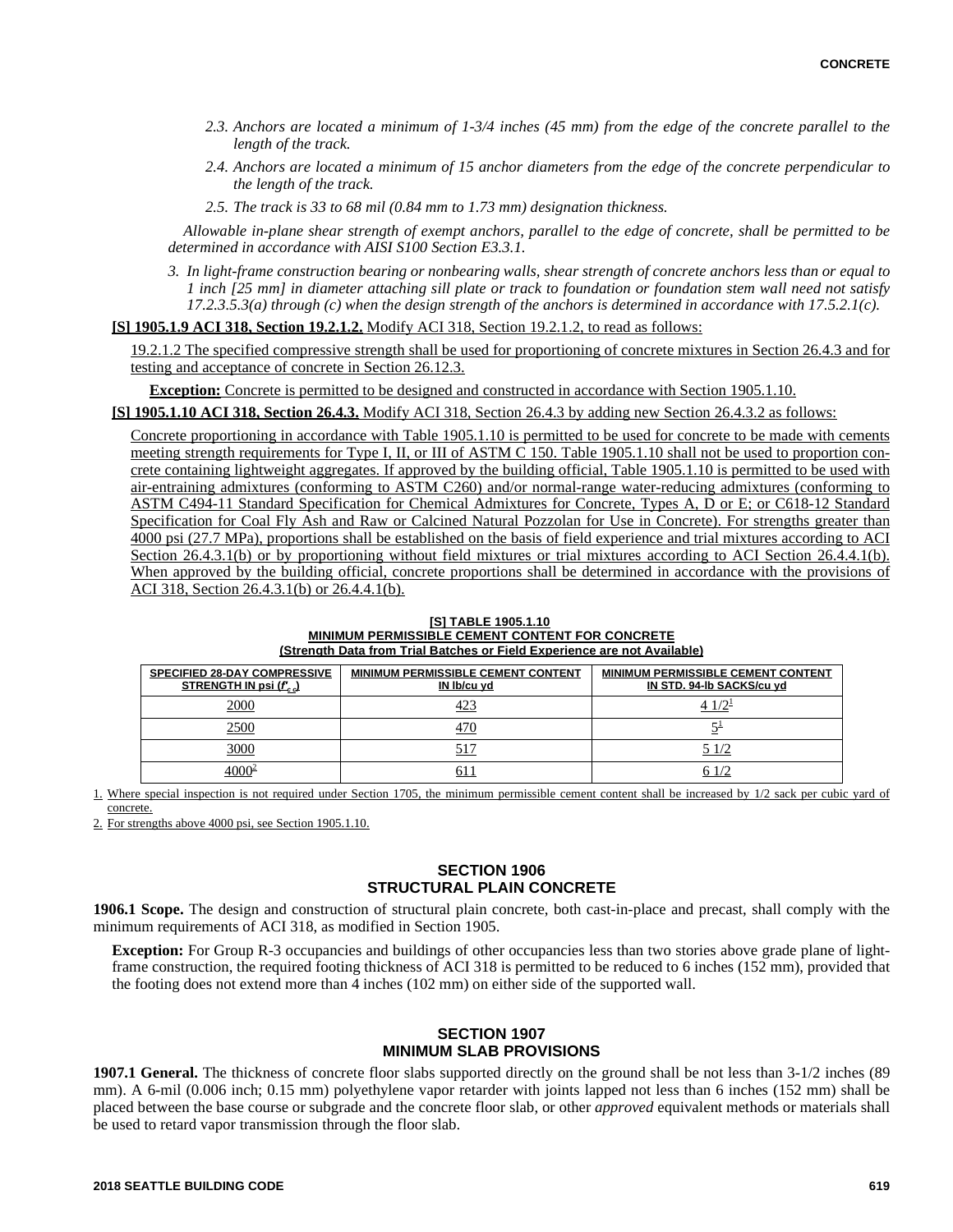**Exception:** A vapor retarder is not required:

- 1. For detached structures accessory to occupancies in Group R-3, such as garages, utility buildings or other unheated facilities.
- 2. For unheated storage rooms having an area of less than 70 square feet  $(6.5 \text{ m}^2)$  and carports attached to occupancies in Group R-3.
- 3. For buildings of other occupancies where migration of moisture through the slab from below will not be detrimental to the intended occupancy of the building.
- 4. For driveways, walks, patios and other flatwork that will not be enclosed at a later date.
- 5. Where *approved* based on local site conditions.

## **SECTION 1908 SHOTCRETE**

1908.1 General. Shotcrete is mortar or concrete that is pneumatically projected at high velocity onto a surface. Except as specified in this section, shotcrete shall conform to the requirements of this chapter for plain or reinforced concrete.

**1908.2 Proportions and materials.** Shotcrete proportions shall be selected that allow suitable placement procedures using the delivery equipment selected and shall result in finished in-place hardened shotcrete meeting the strength requirements of this code.

**1908.3 Aggregate.** Coarse aggregate, if used, shall not exceed 3/4 inch (19.1 mm).

**1908.4 Reinforcement.** Reinforcement used in shotcrete construction shall comply with the provisions of Sections 1908.4.1 through 1908.4.4.

**1908.4.1 Size.** The maximum size of reinforcement shall be No. 5 bars unless it is demonstrated by preconstruction tests that adequate encasement of larger bars will be achieved.

**1908.4.2 Clearance.** Where No. 5 or smaller bars are used, there shall be a minimum clearance between parallel reinforcement bars of 2-1/2 inches (64 mm). When bars larger than No. 5 are permitted, there shall be a minimum clearance between parallel bars equal to six diameters of the bars used. Where two curtains of steel are provided, the curtain nearer the nozzle shall have a minimum spacing equal to 12 bar diameters and the remaining curtain shall have a minimum spacing of six bar diameters.

**Exception:** Subject to the approval of the *building official*, required clearances shall be reduced where it is demonstrated by preconstruction tests that adequate encasement of the bars used in the design will be achieved.

**1908.4.3 Splices.** Lap splices of reinforcing bars shall utilize the noncontact lap splice method with a minimum clearance of 2 inches (51 mm) between bars. The use of contact lap splices necessary for support of the reinforcing is permitted where *approved* by the *building official*, based on satisfactory preconstruction tests that show that adequate encasement of the bars will be achieved, and provided that the splice is oriented so that a plane through the center of the spliced bars is perpendicular to the surface of the shotcrete.

**1908.4.4 Spirally tied columns.** Shotcrete shall not be applied to spirally tied columns.

**1908.5 Preconstruction tests.** Where preconstruction tests are required by Section 1908.4, a test panel shall be shot, cured, cored or sawn, examined and tested prior to commencement of the project. The sample panel shall be representative of the project and simulate job conditions as closely as possible. The panel thickness and reinforcing shall reproduce the thickest and most congested area specified in the structural design. It shall be shot at the same angle, using the same nozzleman and with the same concrete mix design that will be used on the project. The equipment used in preconstruction testing shall be the same equipment used in the work requiring such testing, unless substitute equipment is *approved* by the *building official*. Reports of preconstruction tests shall be submitted to the *building official* as specified in Section 1704.5.

**1908.6 Rebound.** Any rebound or accumulated loose aggregate shall be removed from the surfaces to be covered prior to placing the initial or any succeeding layers of shotcrete. Rebound shall not be used as aggregate.

**1908.7 Joints.** Except where permitted herein, unfinished work shall not be allowed to stand for more than 30 minutes unless edges are sloped to a thin edge. For structural elements that will be under compression and for construction joints shown on the *approved construction documents*, square joints are permitted. Before placing additional material adjacent to previously applied work, sloping and square edges shall be cleaned and wetted.

**1908.8 Damage.** In-place shotcrete that exhibits sags, sloughs, segregation, honeycombing, sand pockets or other obvious defects shall be removed and replaced. Shotcrete above sags and sloughs shall be removed and replaced while still plastic.

**1908.9 Curing.** During the curing periods specified herein, shotcrete shall be maintained above 40°F (4°C) and in moist condition.